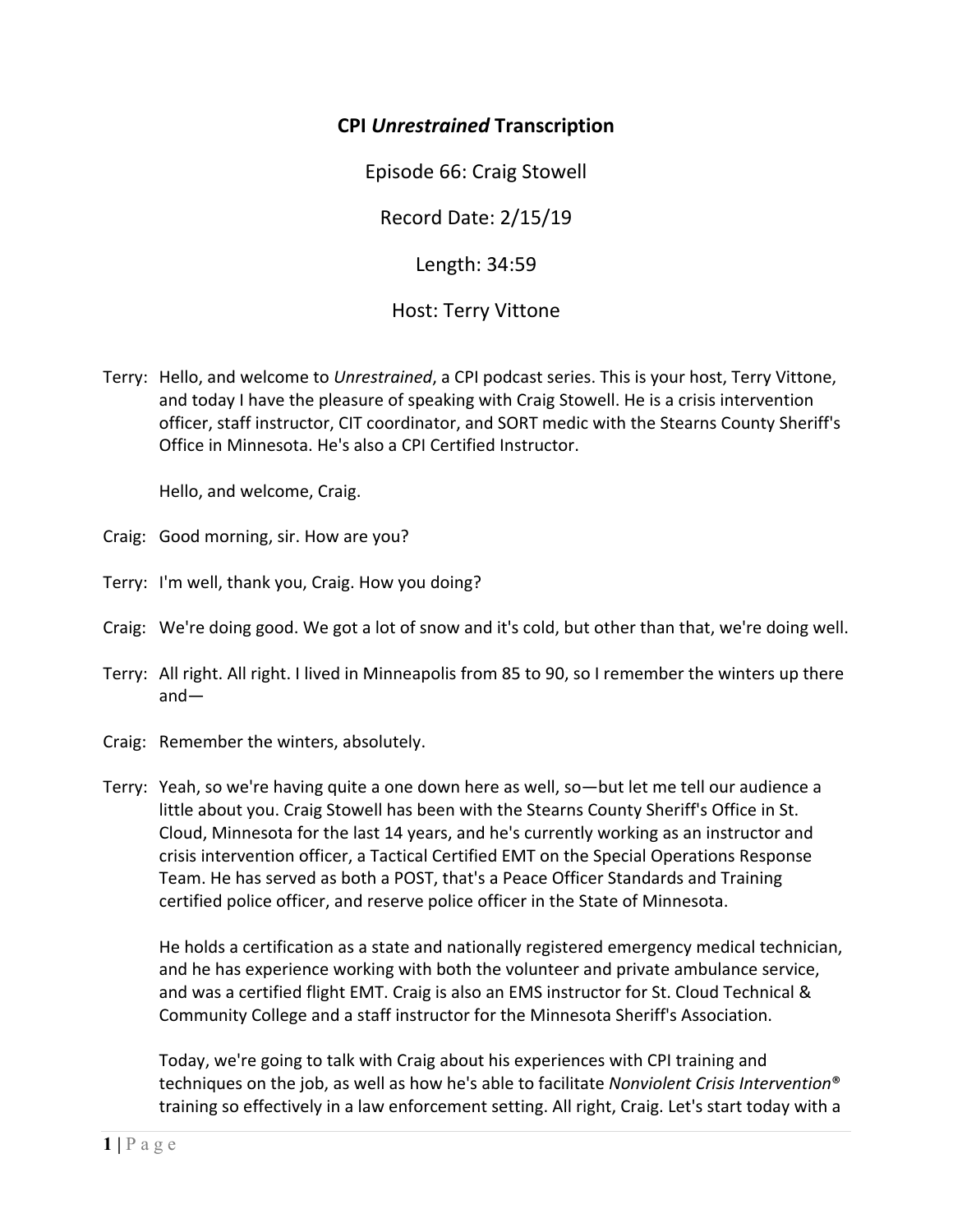real life story about how CPI training and techniques helped make a situation that could have turned violent have a different outcome.

Craig: Well, of course, I do have multiple stories I could tell you, but we don't have the time for that. So, the one that I think was probably, excuse me, was a situation which a local police officer was bringing somebody into the jail, and was calling ahead for assistance to the jail. They were having some problems with the individual. He was out of control, was screaming and kicking. And I happened to be in the building at the time and I heard the radio call, and so I responded up to the vehicle's sally port where the officer would be coming in.

When the officer arrived, of course, there was somebody in the back seat screaming, yelling, kicking the screen, and pretty much out of control. So, as the officer was getting out of the vehicle to secure his weapons and all of this, there were several of the jail officers there. I asked the sergeant, I said, "Can I give this a try?" And she was like, "Absolutely." I stuck my head in the front of the vehicle and identified myself, and the little bit of information I got from the police officer was I knew his name and the officer had stated that he had been claiming to be a veteran.

So using that information, I stated my name and, again, that I was a crisis intervention officer, and I said, "I understand your name is so and so, and that you are a veteran." He then immediately stopped. He's like, "Yeah, I'm a veteran." I said, "I'm a veteran, too, so I appreciate your service. Thank you for that." With that little bit of information, that little bit of connection, we had already begun to de‐escalate. I think within, probably two to three minutes of me listening to him and conversing with him, we had totally de‐escalated from a very violent situation to a very calm situation, to the point where I explained that now we needed to proceed, we needed to move forward with what had happened because everything that had happened with the officer on the street needed to be done.

And he agreed with that, and so I said—simply, I said, "You're going to need to follow your instructions with the officers now as we open the door, and we'll go along with that." I said, "I will walk with you through the entire process." I said, "If you need anything, you say my name, but please follow the instructions, and the officer's instructions, and everything will go just fine." He said, "Okay." I nodded to the officers to open the door and they did, and I did accompany him all the way through the searching and the intake process, and right to the point in the cell. Once he was in the cell, I conversed with him for a few minutes, and he simply lay down and went to sleep.

We had no violence whatsoever because of those few minutes of active listening and me engaging with him and calling him. And I think we took what would have been a very, very violent situation, and made it calm.

Terry: Wow. How old a guy was he?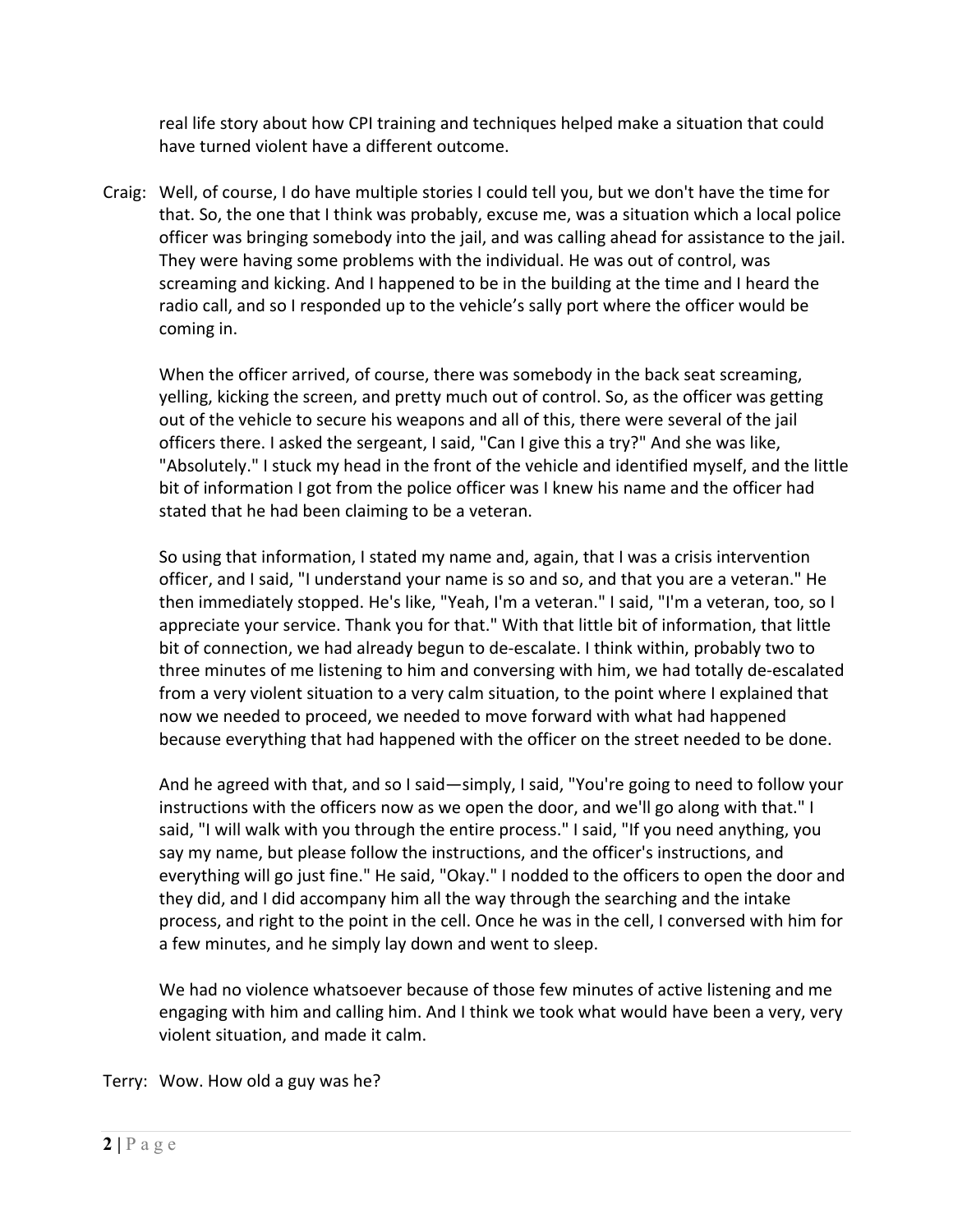- Craig: He was probably early 30s, I'm thinking.
- Terry: Was he impaired in some way?
- Craig: He was not, not a—well, there might have been some alcohol involved, but no physical impairments or anything like that, but I do believe there was a little bit of alcohol involved.
- Terry: I see. You told me something in our pre‐interview which I think is great. You said, "Calmness is contagious," and it sounds like this really—you established rapport with him through your commonality of both being veterans, and just de‐escalated—and had a classic de‐escalation there. It's a great story. I mean, do you—would it be typical for you to have that kind of time to work with—go with somebody through processing? I mean, is that something that an officer can take the initiative or have the time to do? I mean, it sounds like it should be, if it isn't.
- Craig: It's taken a few years, I gotta admit, for us to get to this point. We have worked very hard. I've worked very diligently with my administration, with my sergeants, jail sergeants, court sergeants, etc., to explain how this is effective. And now, we're getting to that point—in fact, I just had a meeting last week with the jail sergeants because we have five new CIT instructor officers that are on board now. And explaining how they can be used and things like this, and they are all CPI trained, and so it's been very effective with that. And now they're finding that taking the time, well, first off, it de‐escalates. There's no doubt about that. Second off, it reduces injuries to both the officers and the persons coming in custody or are in custody or in court, or wherever this is taking place. And we're allowed to have the time that we need, and that's what's actually made it effective. It's not like we have a one‐minute window or a two‐minute window.
- Terry: I see.
- Craig: They're allowing the CIT or the CPI officer the time to do that, so—

Terry: I see.

- Craig: That's what makes it effective.
- Terry: All right. And that's—so, CIT being for our audience Crisis Intervention Training?
- Craig: It is. It's Crisis Intervention Training, and it's more focused on the mental health issues, and that's where they focus.
- Terry: I see. So, Craig, how did you initially find yourself at CPI training? Who suggested or compelled you to take the training?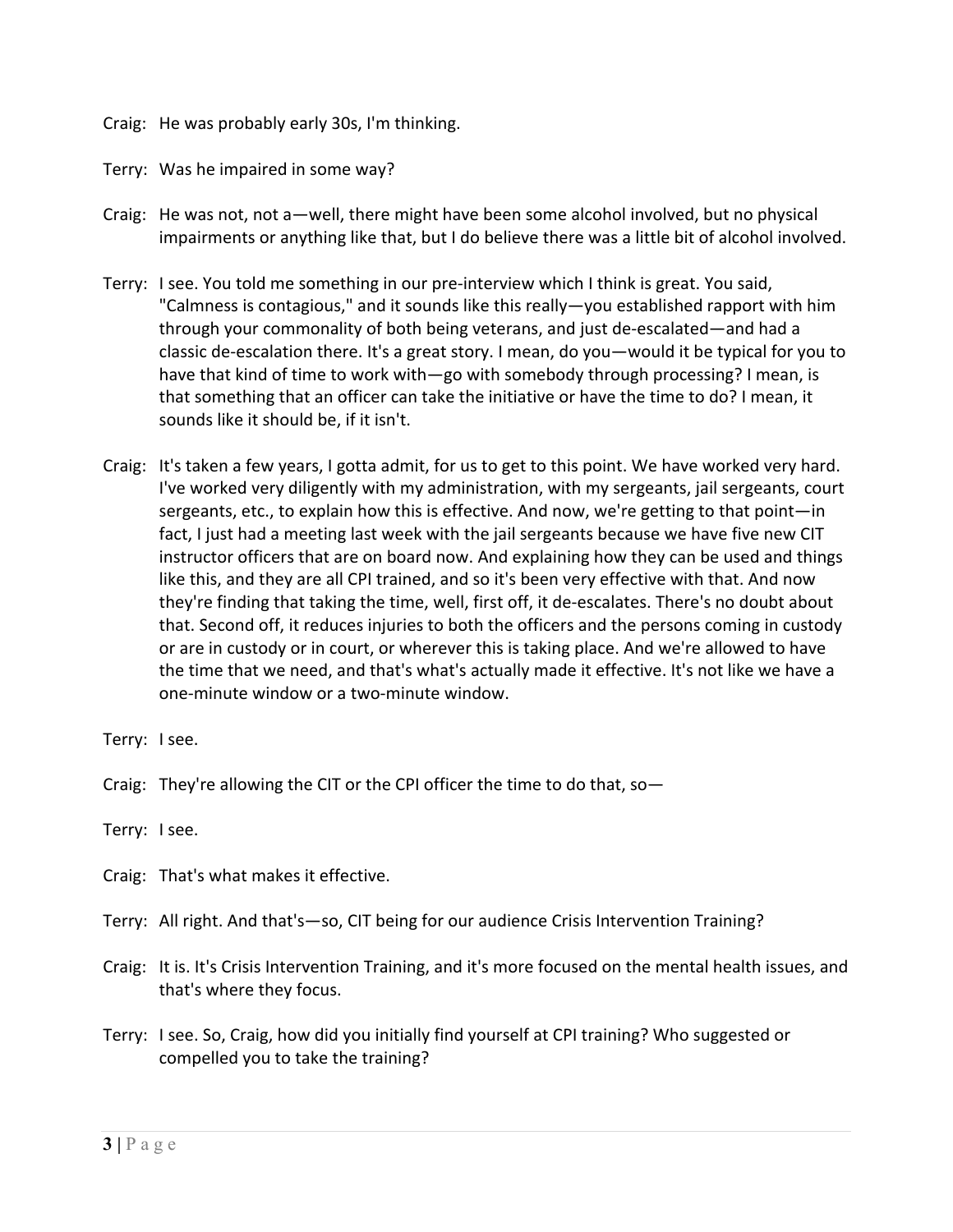Craig: Yeah. So, it was actually ironic. My lieutenant was looking for some type of interpersonal communication classes or something of this nature. It was pretty funny because I just went on the computer and I put in either "crisis intervention" or "de‐escalation" or something like that that we were looking for and CPI came up. I had never heard of this before. I clicked on it, read it. "Oh, that thing sounds pretty good. This meets our criteria. Oh, and look, they happen to have one right here in St. Cloud," and that was like two weeks away or three weeks away.

And so, I sent that to him and he was, "That's exactly what we're looking." So that's what initiated it.

- Terry: I see. So, you go to training, and let's talk about your mindset going in and how it changed, your initial reaction to training—between the initial reaction to the conclusion. Could you tell that story for us?
- Craig: Sure. Absolutely. Of course, I went in. I was trying to be positive because this is something I, you know, was a believer in, but not being very educated on it and stuff. I went in there and I was okay. I didn't have a real open mind. It was a very large class. Excuse me. I believe Matt and Lesley were the Instructors.
- Terry: Okay. That's Matt Danek and Lesley Rynders.
- Craig: That's correct, yes. So, as this began, I was listening to a story—so I was listening to a lot of things that had taken place, and I was kind of out of sorts because one of the situations that was brought up and talked at, at length was a student, it sounds like a very young student in a school who was having issues because the classroom was too loud, and he would have all kinds of problems and end up in a crisis. And so, I was like, "Wow, okay. A little different than what I deal with, but okay."

And so, during the first break, I got Mr. Danek in the hallway there and I, kind of, explained, I said, "Well, I think my idea of a crisis and what we're talking about here is completely different." And he goes, "But is it really?" I said, "I think so. I don't know." He says, "Well, let's talk about it when the class resumes." So, the class resumed and Mr. Danek, in such a classic way, and he calls me out, I stand up, introduce myself, explain who I am, what I'm doing, why I'm there. We talked about that. We talked about one individual's crisis and another individual's crisis, and got a lot of feedback from the group who I very much appreciated, educated me on how you can't compare one person's crisis to another person's crisis, because if it's to the point that they're having a meltdown, a breakdown, a release, whatever we wanna call it, I can't compare that to anybody else because it is still affecting them in that manner. And when I was done, I kinda sat back in my chair, I was like, "Okay, I get this. It makes sense." So my mind was totally open right then and there because of the simplicity of it, that you can't compare one person's crisis to another's. I was like, "All right."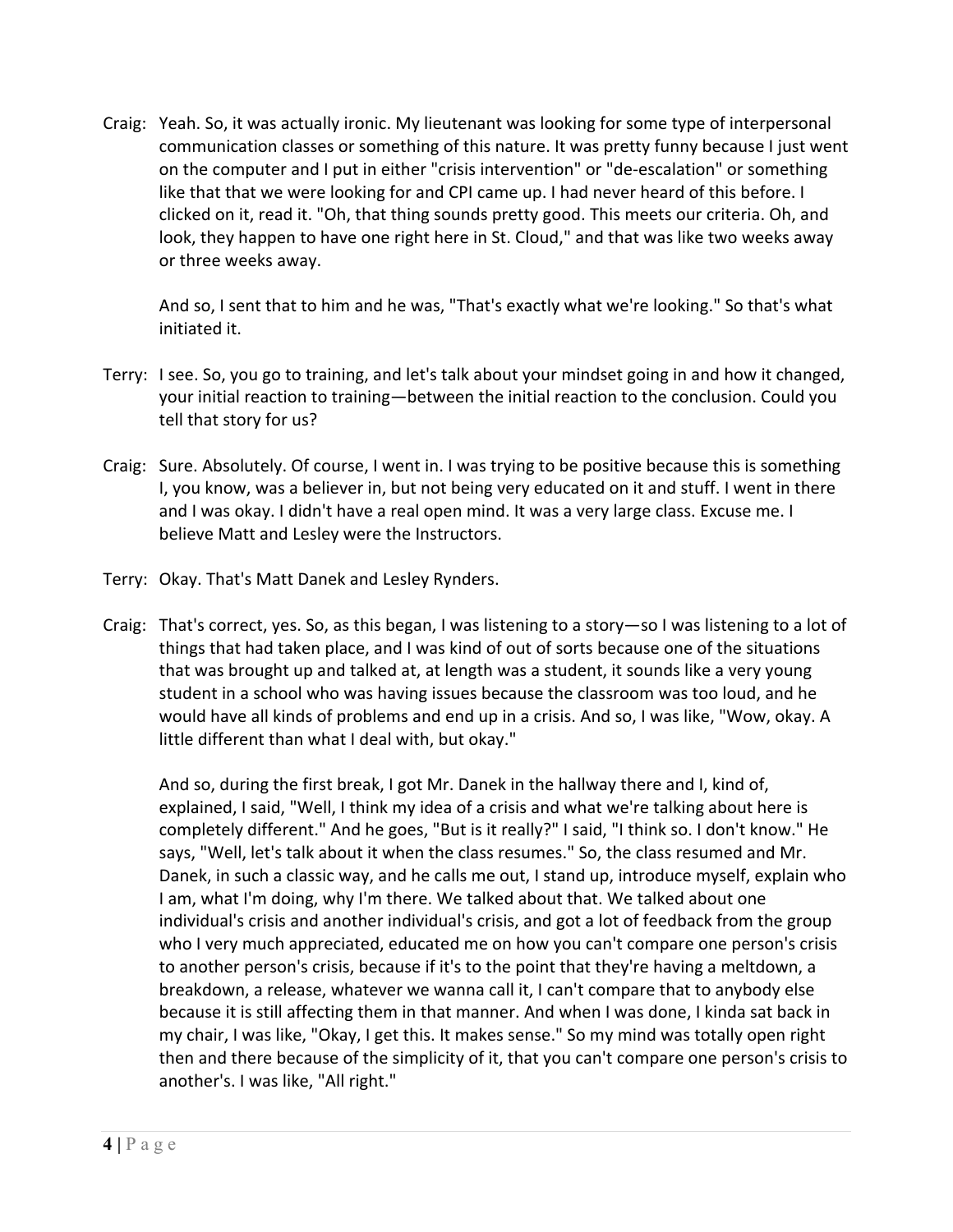So, for the rest of the week, I had a fully open mind and it totally changed my approach and my thought process. And if you wanna go back to the "Calmness is contagious," that is Mr. Danek's phrase, I have that printed. I have that hanging above my desk because that has—

Terry: Nice.

- Craig: That statement has lived with me for the entire time.
- Terry: It certainly sounds like you had that totally in play with the gentleman who was in the back seat of the car kicking and who had identified himself as a veteran. And that your whole approach, the calm and the establishing rapport just caught—I mean, you said in a matter of minutes, he was calm like you were.
- Craig: It was. That was absolutely perfect. And I know even through all these years, they're not all perfect by any means and some don't work, but this one was perfect. And I went back to my CPI training, and like you said, the establishing the rapport initially, I was able to get that right away, which I was very fortunate to get. And that's what helped de‐escalate.
- Terry: So, were there any issues with approval? I mean, how did you go about getting this through the department?
- Craig: Well, there was initially—the cost and everything had not been budgeted for something this large, and so when we did this, it needed the approval from a lot of people downstairs. And so, my captain and my lieutenant were very positive on this, so they sent it through with an explanation, and the sheriff that we had at the time and their administration was like, "How do we deny something like this if it's going to be positive?" And, you know, to be very honest, and not to simplify anything, but the cost of workers' comp right now is so expensive and everything. If we can de‐escalate and maybe solve some injuries to ourselves or even to people in custody and stuff like that, why would we not take that opportunity?

So, they replied, actually very quickly and were very positive and approved it instantly.

Terry: I see.

- Craig: So, I was able to get into a course right here in St. Cloud through that. So, it was positive all the way where everybody's administration that needed to go, so they were good with that.
- Terry: I see. When you put it in the light of return on investment by decreasing workers' comp cost, I mean, it gets hard to really to—not at least consider seriously de‐escalation training where it can save you money and, not to mention, that's even secondary to personal safety and wellbeing on both sides of the law.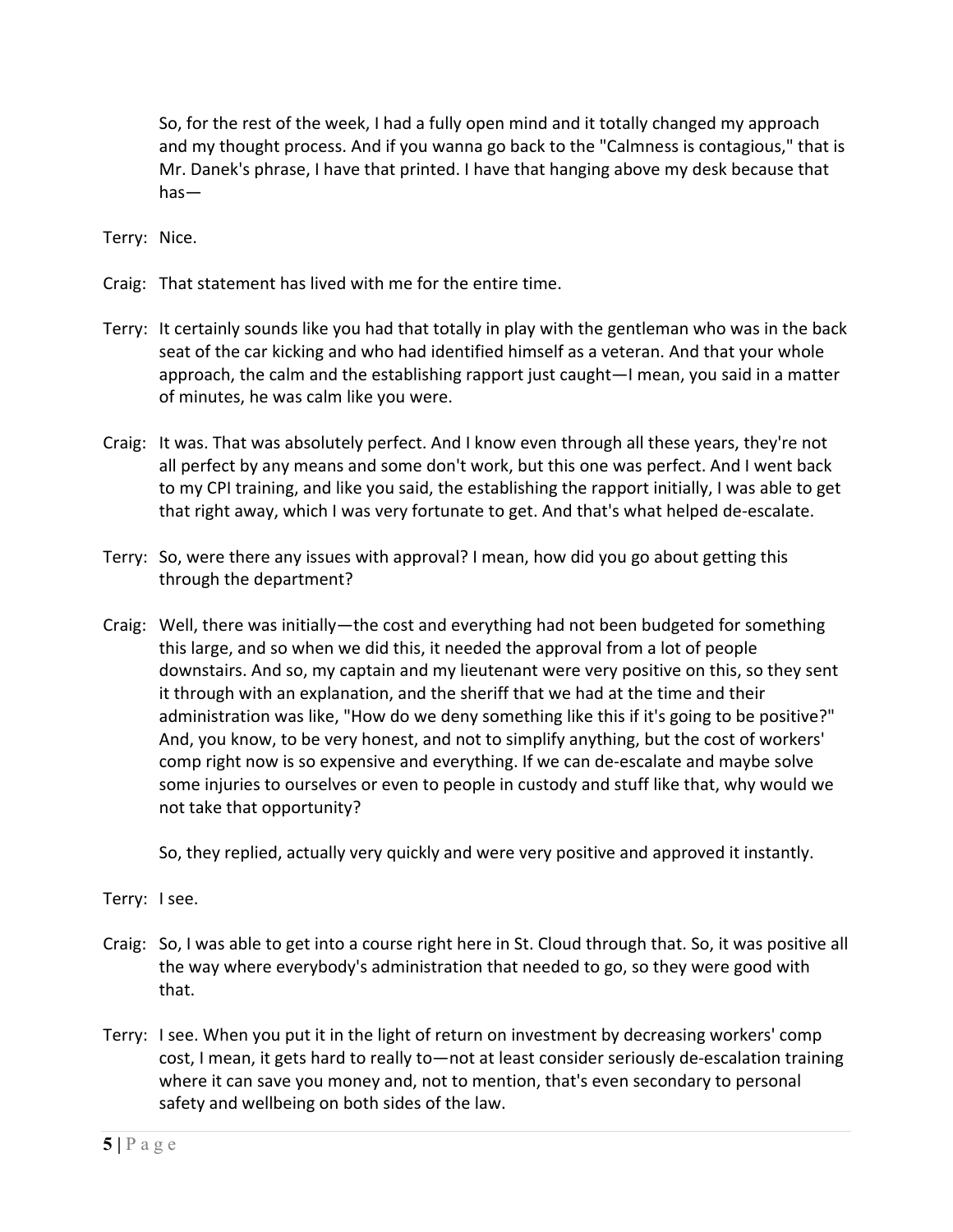- Craig: Now, we see it—if you excuse the expression, that's a no brainer now. So, that's where we're at.
- Terry: All right. Now, as a trainer yourself, as a Certified Instructor, we talked about this, how did you counter another police officer who's said to you, "This 'stuff' is going to get us killed." He said that about CPI training. How do you counter an attitude like that from a fellow officer?
- Craig: Yeah, it was an expletive in there.
- Terry: Yes.
- Craig: Yeah. He just flat‐out said it to my face, and first off, I was kinda taken aback. And I simply said, I said, "Or it could save someone's life." That was my only rebuttal at the time because I hadn't been approached like that. I think that was just coming from me that, "Yeah, it can go bad, absolutely, but it could go good. So, why not take the chance of it going good?" was my thought process. If I could add on to that story—
- Terry: Please.
- Craig: —he didn't speak to it for a little while, but after he took the course, there was no more doubt. He bought into it, if you will. He's a Blue Card® carrier.
- Terry: All right.
- Craig: And he's also—he's a part of the Special Operations Response Team and he understands it now. I don't know if I changed a whole lot of thought, but at least, he understood where we were coming from. So, I think—I don't know if we changed his mind totally, but we changed his thought process.
- Terry: I see. Let me go after a deeper dive on this one. When you say there's a—taking a chance on this "stuff is going to get us killed," does taking a few extra moments to de‐escalate or having the mindset of verbal de‐escalation, and least, you know, hands‐on only, if requirement, does it really increase the risk that an officer is in when confronting a citizen who might be presenting dangerous, or perceived to be dangerous behavior?
- Craig: Sure. You know, and every situation is different. It doesn't matter if you're in the street, in the courts, in the jails, or wherever law enforcement is working, in the schools, whatever. If there is an opportunity to de‐escalate, that is the most proper. As long as there's not an imminent threat or a danger or anything like that, absolutely. I think to take the time and try to establish a rapport, maybe even listen why the person is in crisis, and start working from there and branching off as we can to find what's going on, I think, taking the time to do that is the best thing we can do, even as humans for each other.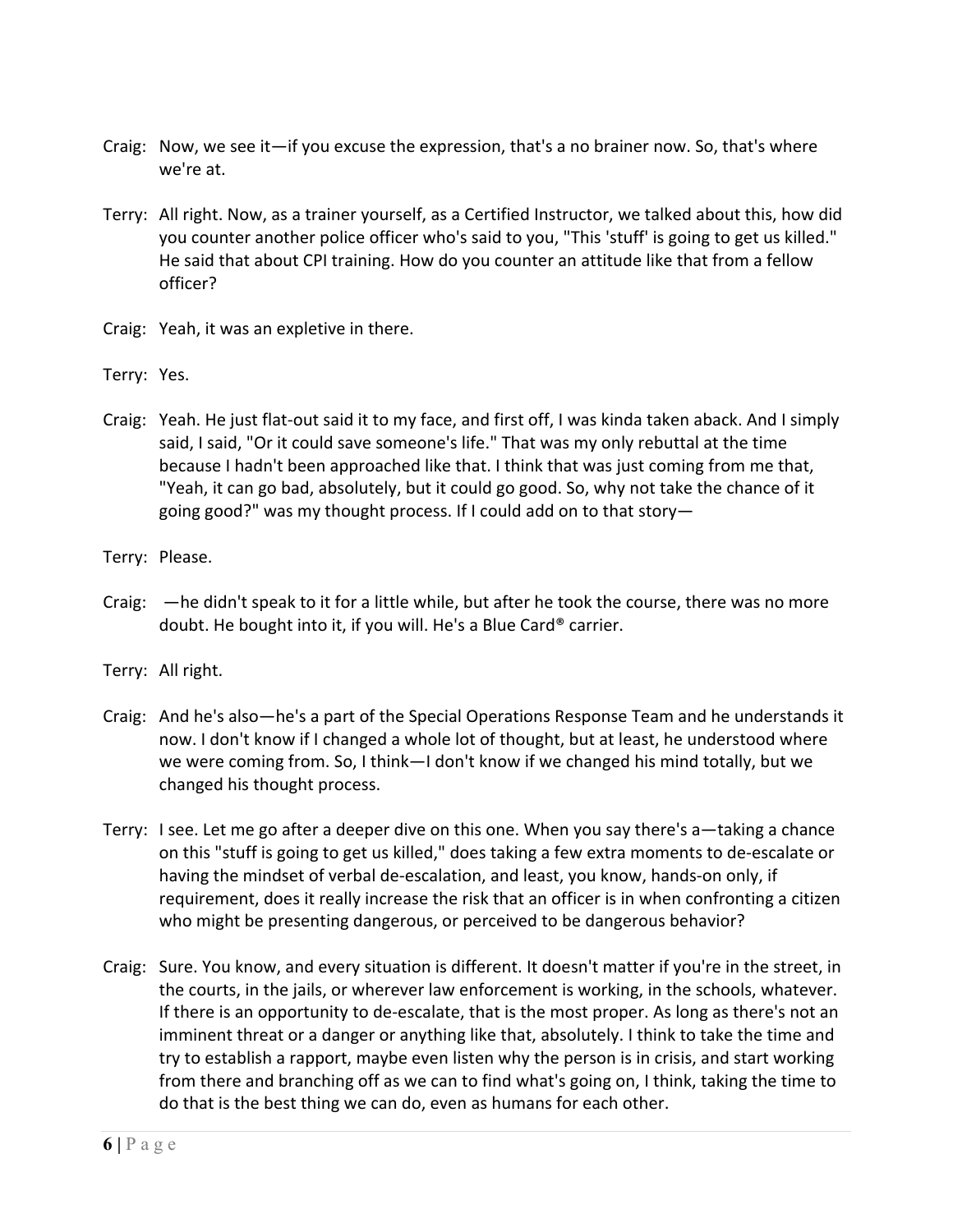Because the fact that somebody is in a crisis, when we take the time to listen, that automatically, to me, begins the de‐escalation right there. And that, to me—I'm probably going off your question here too much, but to see that in a person too, you can see them de‐escalate, you can see the calmness coming over them. And in trying to establish that rapport that, to me, is just the most satisfying thing there is. And I think even in law enforcement, sometimes we're—and it was my fault too because I tend to talk too much and give too many directives and things like this.

But for me to reverse that and listen a little bit, has made a world of a difference in how I communicate with another person.

- Terry: I see. You wrote here in one of our email exchanges about this interview. You said, "I've never seen any type of training here taken so well by staff, so I took it further and did a written proposal to the Minnesota Peace Officer standardization to get this approved for six hours of continuing education of a licensed officer." Could you tell that story?
- Craig: Well, yeah. First off, our staff—it must've been, what, three years now, I think, when I started this, is we instantly just made it part of our classroom so that all the officers receive this six hours of training. Immediately after we started this, I saw such a positive thing on this, so I thought, you know, "We might as well—let's run this past the POST board," which is further accreditation to add on for us and for CPI. And so, there's a long proposal, it's a long process, okay, but I wrote it to the Minnesota POST board, the Peace Officers Standardization and Training section.

The proposal to CPI, I sent in one of the workbooks. I explained how we do what we're doing. Everything—it was a long process. I sent that into the POST board. Within, probably about three weeks, we had received approval for the CPI to be an approved team education course in the state of Minnesota. And so, that affected all of our officers that are licensed by the state of Minnesota for continuing education, also for six hours. So, it was a double thing, that we got further accreditation and in any type of litigation or anything like that, it's just one more tool that helps us with that.

And plus the fact that now they can get can continuing education for those six hours, so it was a win‐win again. It took a little bit of work, but I think it was worth it. I think I was so excited when I got that email. I think I called Mr. Danek almost immediately and let him know. It was unbelievable. I was just saying, "We got this. This is huge." And so, we took it in stride and on we go and now it continues. Our certification's good. We plan on renewing that. I think it expires in 2020, if I'm not mistaken. And we will just simply renew that.

Terry: Excellent. I have a question here. What would you say to another police department considering CPI training? And you mentioned to me that you believe it's reduced your use of force and your injuries. Could you speak to that a little bit?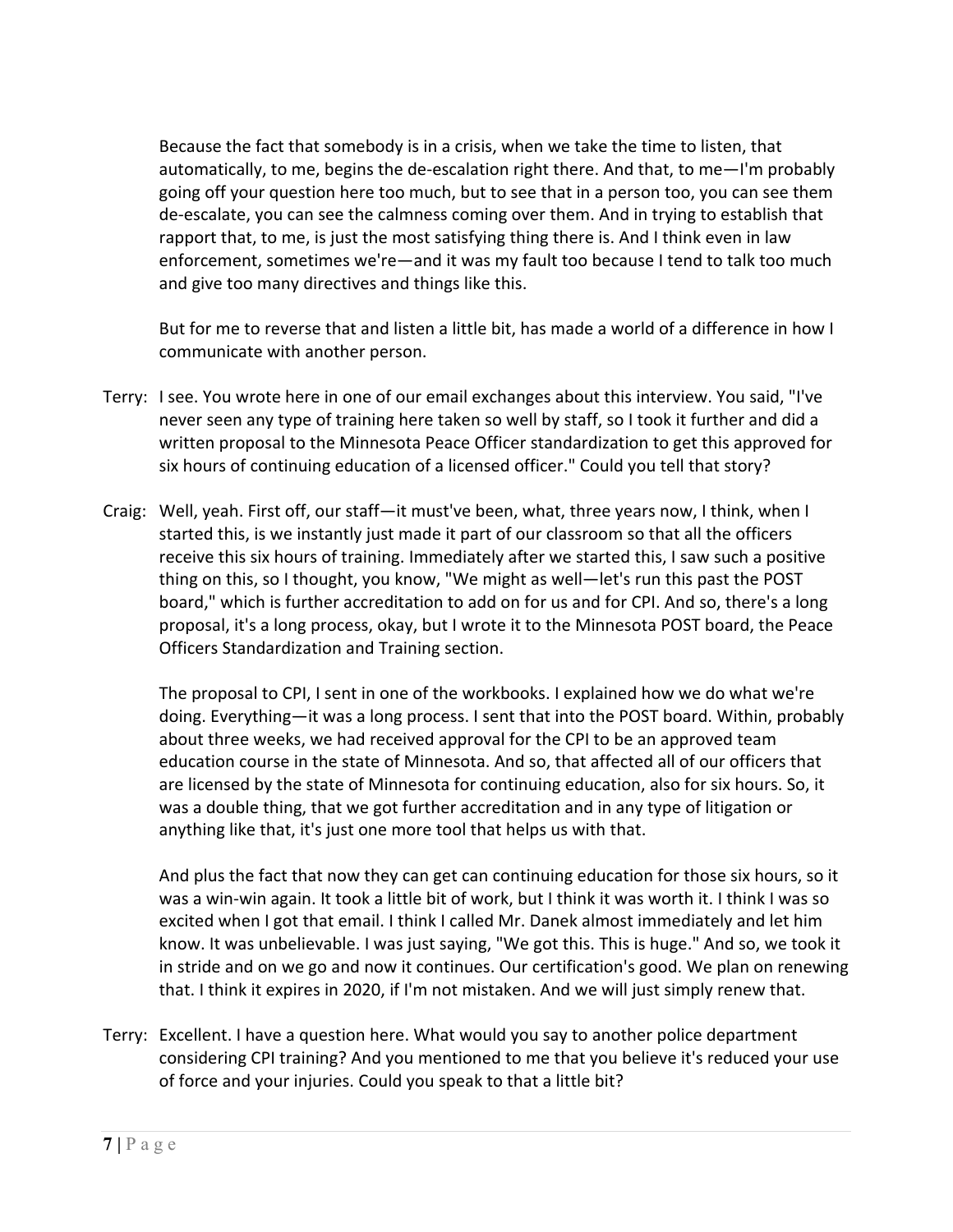Craig: Well, first off, let me speak on that. There's no doubt, and if I could digress a little bit—

Terry: Sure, please do.

Craig: The week that I took my training, which I believe was in July, I think it was like late September, early October, but we have what's called move‐in day. We have five major colleges in the same code area— Excuse me. And all of those students move there at the same time. Excuse me a second.

We end up with the jail being overwhelmed. It's flooded just when they move in. So, my boss, my captain—

Terry: Can I ask you what sort of arrests you make around that scenario?

Craig: It's a lot of intoxication—

Terry: I see.

- Craig: A lot of young people who haven't been away from home. They're acting out. They're intoxicated, things like this. There's some older people that have been there for a while and they've taken one law class and they know the constitution and everything.
- Terry: Oh, boy.
- Craig: They may end up in trouble with law enforcement officers. So, my captain says, "Since you have this training, Craig, would you be willing to work in the jail in the intake and help out with this? Maybe we can de-escalate." And so, by utilizing this, I said, "Absolutely." So, I appeared in the jail that night and worked a long shift with them in doing intakes, and I don't know if the grace of whoever, we had zero use of force on that one night that I was there.

Terry: That's remarkable.

Craig: Zero. Even I kinda shook my head and went, "Wow. Where did this come from?" My boss was so—it was unbelievable. We did have one situation where an individual came in and was quite upset, quite angry. I was able to de‐escalate, get him through some of it. We didn't do an intake on him. He got searched and patted down and actually he was going to be placed into a cell because of his behavior. He didn't wanna go into the cell, yelling and screaming, and I talked with him, talked with him, talked with him, de‐escalated. Got him in the cell, they got the door closed, and I turned around and my sergeant did the bowing motion to me, akin to the gesture.

Terry: Sure.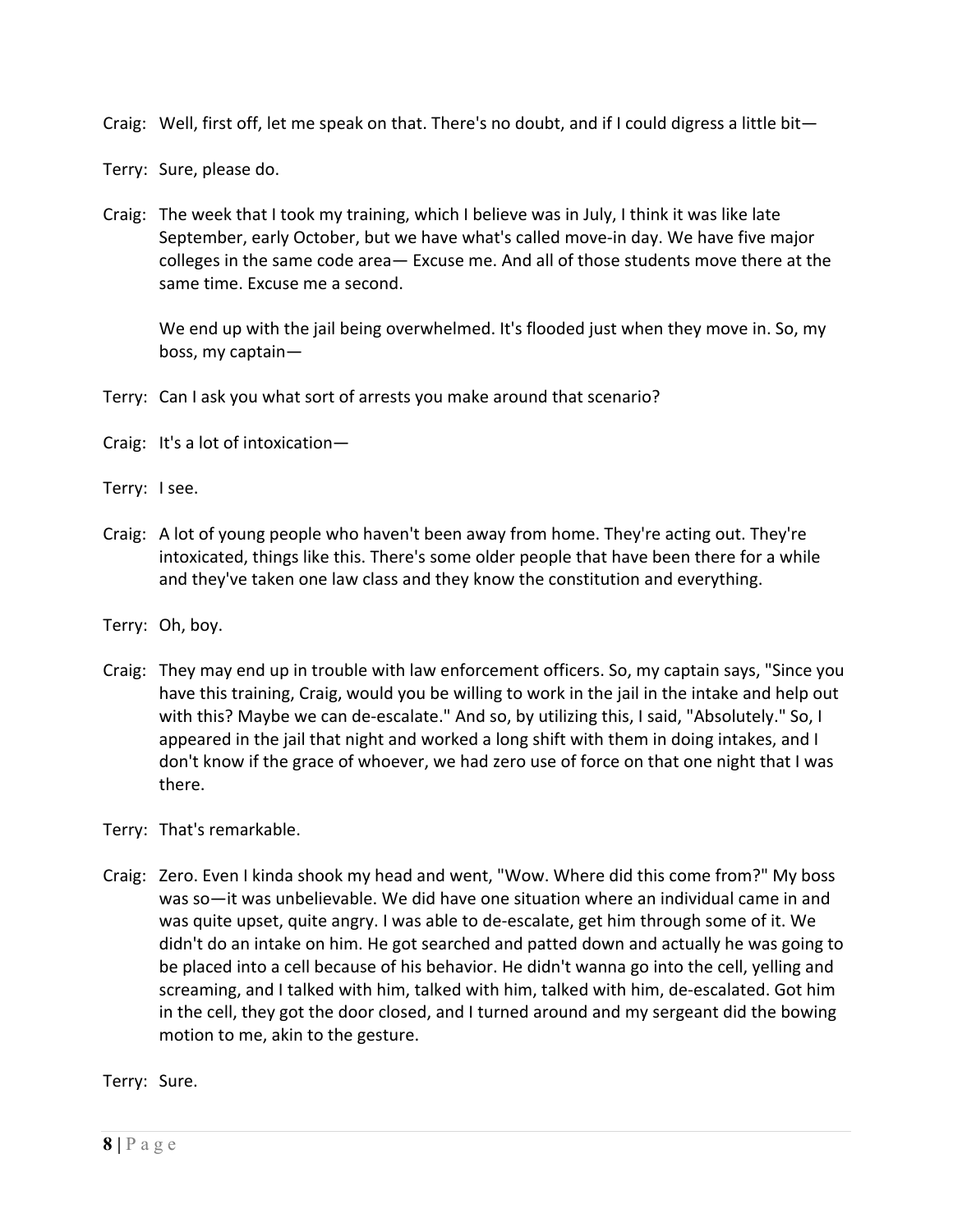- Craig: And I just said—gave him a thumbs‐up and on we go. So, it works. That's all I can say.
- Terry: I mean, besides the fact that people remain safe doesn't it just cut your paperwork a ton too?
- Craig: Absolutely. Absolutely. If we can reduce paper work and reduce litigation and everything, absolutely, everybody's happy. The staff was happy too, believe it or not, because that's just—it's more work, it's more—they don't wanna be hurt. Things like that, so, absolutely. That was just a win. That was huge.
- Terry: I'm smiling here just thinking of that. That's just a zero, none, that shows that people are really, I guess, actively listening and stepping back and remaining calm, all the things that you stressed earlier. In the field of law enforcement, or people that are put in harm's way, or may encounter lethal force, you hear the argument, "It's all well and good, but it won't work for our population." I'm sure you get that argument. How do you speak to that? How do you counter that argument?
- Craig: Well, of course, you know, any time there is lethal force involved, there is a consideration there. That's totally different. But in some of the encounters that we have seen just with the escalating violence there is in the world, I think if the opportunity arises, the de‐ escalation technique can be used. I know it's been used for years in certain situations. If we go back even to the 80s when SWAT teams were developed through things like this, that one of the first things they put on there was a negotiator. And the negotiators were talking, calming, establishing rapport. Boy, does that sound familiar, you know?

And so, I think it was just brought out more, and I do not know the entire history of CPI and the creation, but a lot of it was based on things like that. And that has come to the forefront now and in people that—where we have a minute, like, a barricaded suspect or a hostage situation, things like that, that's where this type of thing works. Because we can talk, we can communicate, we can de‐escalate. Now, not obviously in a millisecond burst of violence can we stop and do that, but when there's an opportunity and it's taken, I think it's had more positive results than not.

- Terry: I see. You have something you wrote here that I really think is important. You say, "To the correctional staff, I say you have people suffering from a multitude of emotions, crisis‐type situations on a daily basis. That's really the type of empathy, I think, that really makes our program work." Could you talk about that just a little bit for me?
- Craig: We do and Minnesota is—and I'm comparing this to our little section of the world here.
- Terry: Sure.
- Craig: There's not a lot of help for mental health right now. There's a lot of money that's been taken away. The hospitals are—a lot of the hospitals have been closed and the behavioral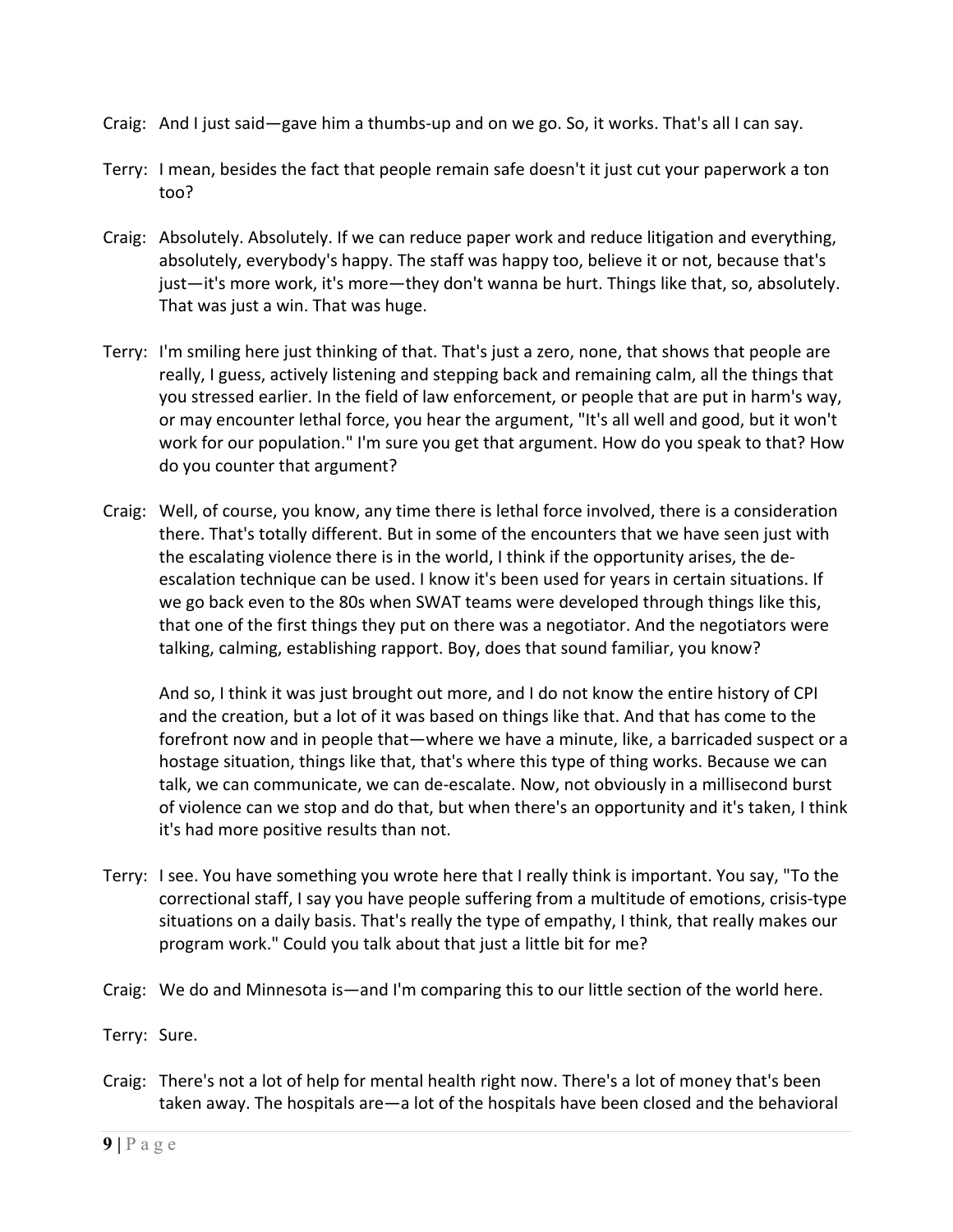health and things like this. And so we're seeing a lot more of that coming into the jails, coming into the courts. A lot more interaction with law enforcement, and so, in my opinion, you're dealing with a wide variety if you consider now you have mental health, and now you have alcohol or drugs, and things like this. So, the communication has become very important with that and we spend a lot of time.

And that was why we also sent five people to the CIT to learn more about mental health to add that to the CPI. And so, for us, the mental health is big around here, and I'll add to that. Our VA hospital that we have here in St. Cloud is a mental health facility. So people come from the entire region, which is probably about—I don't know, about a fourth or a fifth in the nation to this hospital.

Terry: Wow.

- Craig: So we see a lot of mental health people in our community because of that.
- Terry: Really? So you have a dramatic opportunity there with that population to put CPI techniques into motion with people who really need that type of understanding and patience.
- Craig: Absolutely. That's just one more tool that we have in our belt, if you will, that we can use. When you're dealing with veterans, you wanna have respect and dignity and everything like this, and we have to understand their situation. When you're dealing with somebody who has PTSD, things like this, from what I've seen, you know, excluding like schizophrenia and things like this, you have somebody that has PTSD and they've got into a crisis, this is perfect.

The CPI training is absolutely perfect because there's nothing better than active listening. Listening, calming, discussing, working things out, maybe, you know, not having the answers, but just communicating with them and understanding possibly what they're going through, or at least letting them vocalize, so that we don't get to the escalated point of violence. That's where CPI is perfect. It works. I've seen it. We do it all the time. So, that's a big positive for us, and I know the VA will never understand or recognize what takes place in the community that way, but that's one of the things that's taking place, is CPI is making a difference for those veterans.

- Terry: Well said. Now, I understood that your group stood out at a recent CIT training. Would you tell our listeners what CIT training involves and just why your group stood out?
- Craig: Sure. The Minnesota POST board—again, I'm referring back to them, is required that all peace officers have 16 hours of CIT training over a period of 3 years. So, it's gotten really big in Minnesota. Excuse me. The CIT is basically designed for dealing with people with mental health issues. There are some de‐escalation and some listening and things like this, not to the extent of CPI. So, anyway, we had the opportunity to host one of these sessions.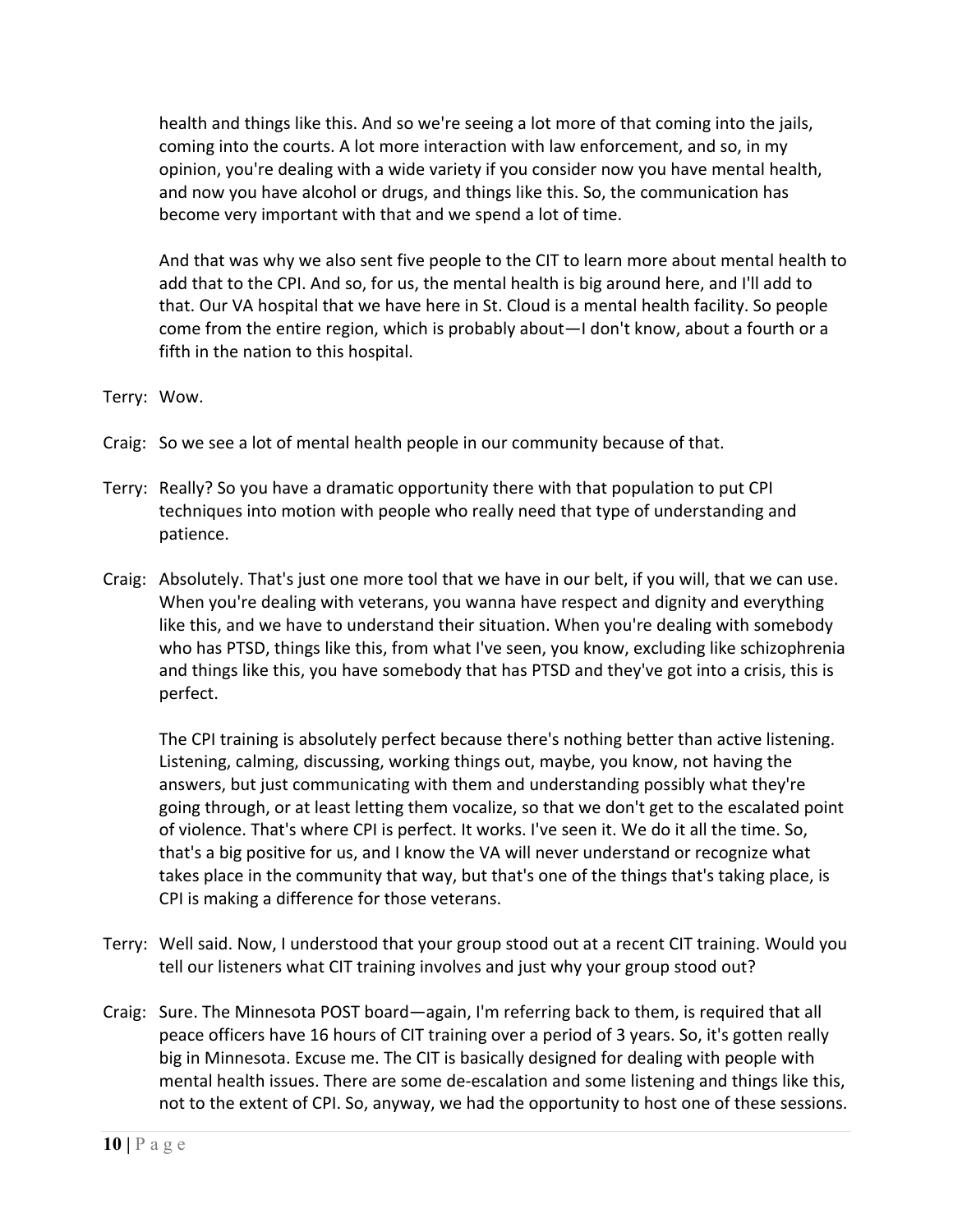We had an instructor, I won't name the department, but he came up from that department. [He was a] well‐established sergeant in that department and very, very good.

And we hosted this, so we had people from many counties come and take this training. I had four officers besides myself in there, and they were handpicked for this course. And as we were going through, you could just see how they excelled in so many ways. A big portion of this training was scenario-based. Professional actors are brought in to act out somebody who is bipolar and having a crisis. Somebody who is schizophrenic having a crisis, or PTSD and having a crisis.

So, a lot of this was very, very, very intense scenario‐based and the officers would have to communicate and de‐escalate everything. My officers having the CPI background just blew everybody out of the water. I sat in the back and I just smiled because I was so proud because you could see their CPI skills just right off the bat. I mean, it was—they just went right down the checklist, if you will. You know, they're going through all of their skills and they're using their tactics. Everything, they're going through all this and maintaining safe space, taking a positive stance from—in all of this.

Our officers, my other four officers that took this besides me were just phenomenal. I even had a couple of officers that I know from other counties, just like, "Man, you people really know this stuff. This is good." I said, "No, this is their first time doing this too. They have CPI training to back that up." "Oh, what's CPI?" "Well, let me tell you."

So, our officers excelled at that, and it was because of CPI training. So, even after we had training—I had training now with my CIT instructors here just a couple weeks ago, that was one of the things we talked about. Is how well they excelled at that and that's why we are, as a department, are going to continue CPI. I actually spoke with Mr. Danek not too long ago about how we're going to go through our refresher trainings and better get this set up because we haven't gotten that far yet because we were just completing initials.

So, all of our new officers coming into the department from now on will receive CPI trainings, full six hours of that. And then they're going to receive at least one to two hours of refresher training as they go on, as we continue. So, yes, our officers excelled at the CIT training because of CPI.

- Terry: I see. It sounds like that since you have been involved with CPI training, *Nonviolent Crisis Intervention*® training, and training other officers that—would you say that there is a, sort of, a culture shift in your department?
- Craig: Very big. You can't even— I don't even have words to explain. I have seen a complete shift in people's abilities to talk now. There's still a few. There always will be not good communicators, and not to be a little bit generational or anything, but I've seen it with the younger people coming in that their communication skills are not as good as they should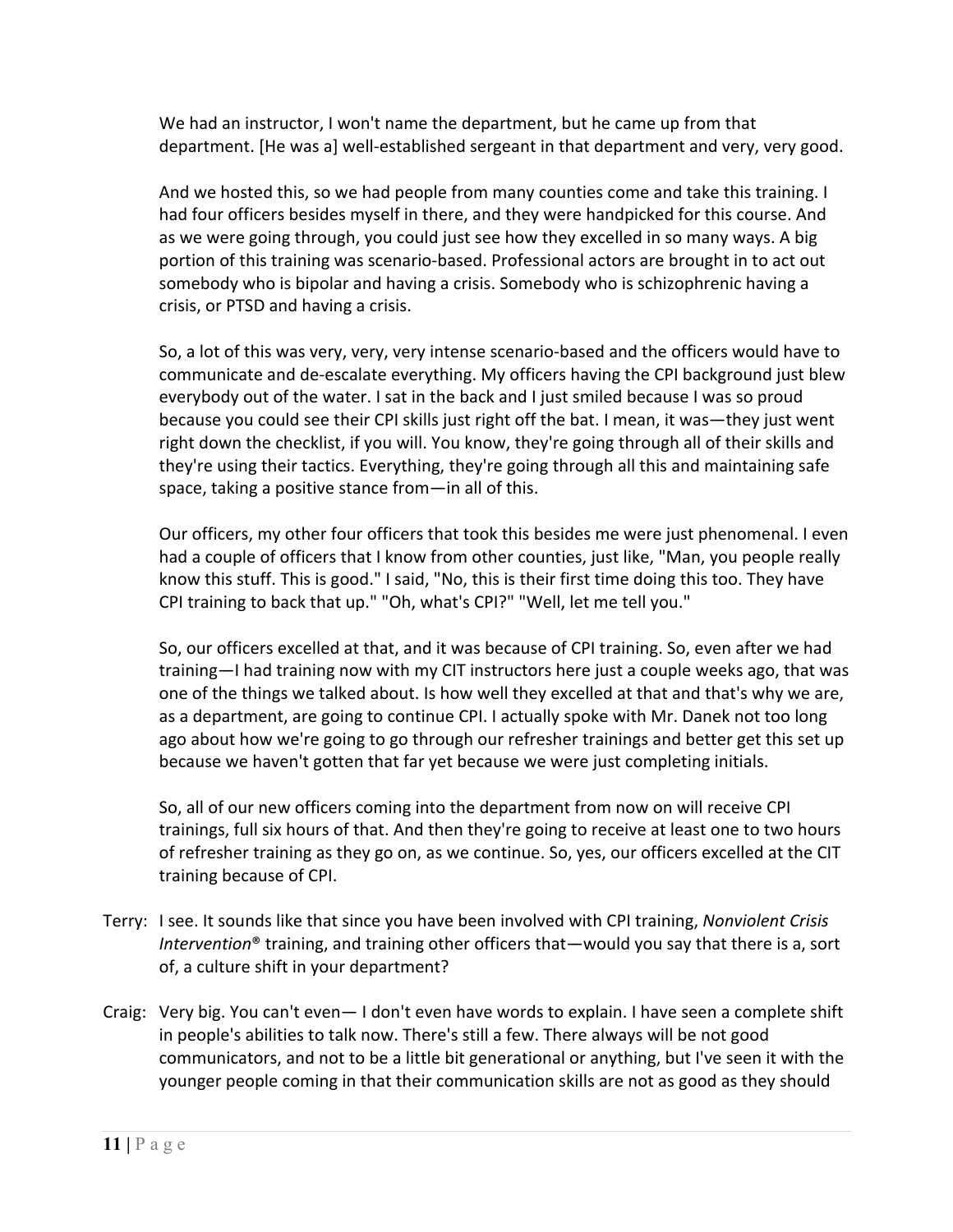be. And I think that's because of our electronic society, they text, they tweet, things like that. So, communication has become a lost art.

- Terry: Interesting.
- Craig: We're trying to bring that back with our new officers, the younger ones, working on them their communication—excuse me. If they go through CPI training and stuff, when we run these scenarios that allows them to communicate, you can see an improvement within the three weeks initially that they're with me for training, and you can see that their communication skills have gotten better. And again, we associate that with the CPI and then what we're trying to do.
- Terry: Excellent. Craig, to wrap today, I want to ask you this. I mean, I really appreciate your enthusiasm and your embrace of CPI training and techniques and how you discussed how it's changed the culture and reduced injuries, and had a lot of benefits. Also, I think you've been really a good advocate to make the training spread throughout your region. I understand you've even reached into Ramsey County and St. Paul and—
- Craig: Yeah, they've had the opportunity—this was a little while ago, I was in a training session in the Twin Cities, and it was a suicide awareness training. So everybody was there and during one of the trainings I was speaking at, I explained that our officers obviously have CPI training, so we have some de‐escalation, which can help in suicidal situations. During one of the breaks, I was approached by a female and she identified herself, and she was administrator with Ramsey County, which is the City of St, Paul, a very large county.

And she says, "All of your people?" I said, "All of our people. Every person on our staff has a Blue Card® initially, and receives training in CPI."

- Terry: Wow.
- Craig: And you could just see her lean back in her chair and go, "I don't—how do you do that?" I said, "We just did it. It was just a matter of undergoing it. I took a few steps, I had to jump through a few hoops, but we thought it was worth it." And I said, "We haven't taken statistics. We just started in January of 2019, now I am monitoring and we have a form people fill out whenever they use, any type of skill like that."

She was just blown away. She said she wanted more information and I gave her more information. I don't know if she pursued it or not, but here, we have probably a county that's five times our size that was just, "Wow, you guys do this? It's unbelievable."So, they were very, very impressed.

Terry: I see. If you could teach all the police departments in the United States one aspect of crisis prevention, what would that be?